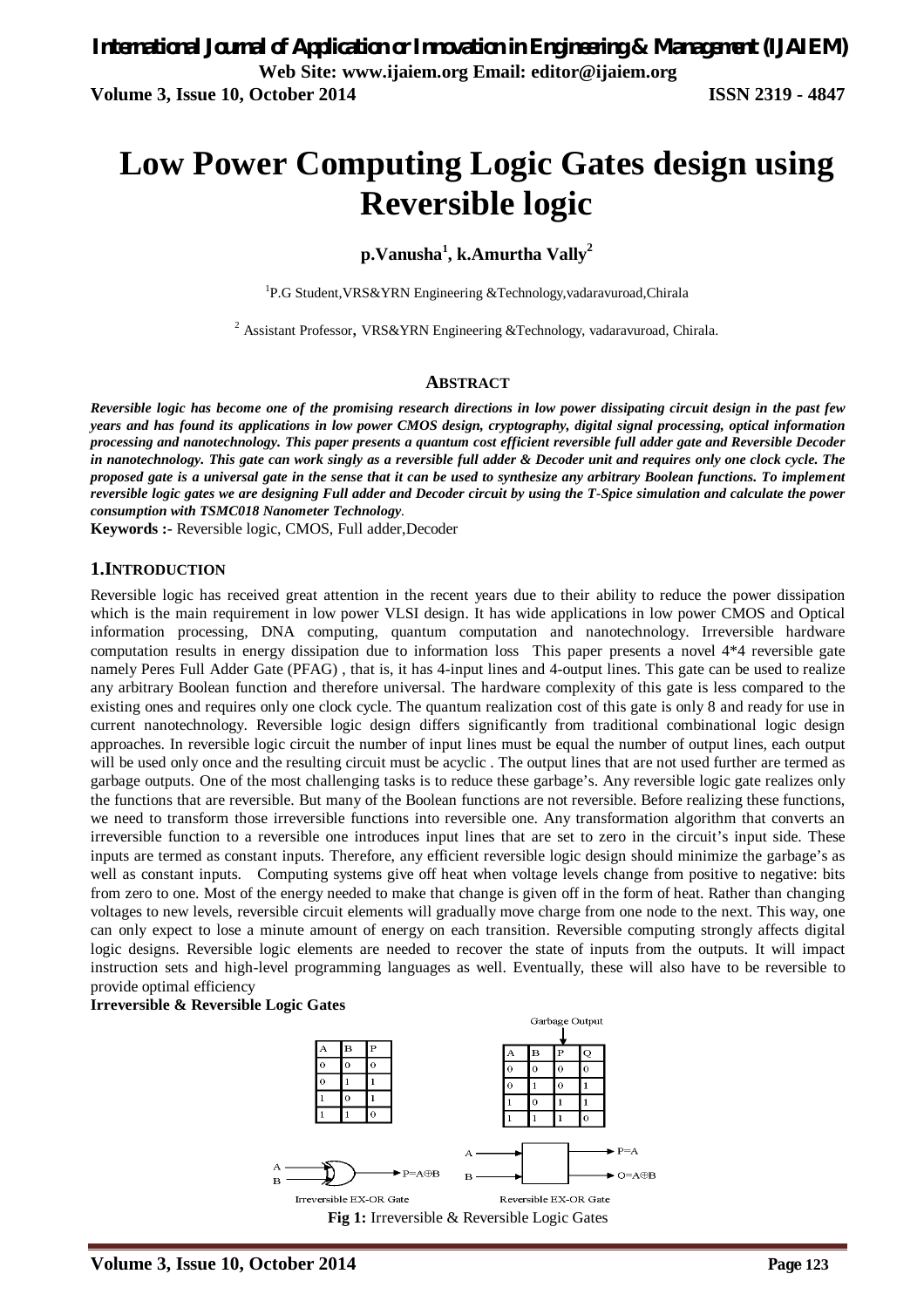# *International Journal of Application or Innovation in Engineering & Management (IJAIEM)* **Web Site: www.ijaiem.org Email: editor@ijaiem.org Volume 3, Issue 10, October 2014 ISSN 2319 - 4847**

#### **MOTIVATION BEHIND REVERSIBLE LOGIC:**

High-performance chips releasing large amounts of heat impose practical limitation on how far can we improve the performance of the system. Reversible circuits that conserve information, by un computing bits instead of throwing them away, will soon offer the only physically possible way to keep improving performance. Reversible computing will also lead to improvement in energy efficiency. Energy efficiency will fundamentally affect the speed of circuits such as nanocircuits and therefore the speed of most computing applications. To increase the portability of devices again reversible computing is required. It will let circuit element sizes to reduce to atomic size limits and hence devices will become more portable. Although the hardware design costs incurred in near future may be high but the power cost and performance being more dominant than logic hardware cost in today's computing era, the need of reversible computing cannot be ignored.

#### **2.EXISTING DESIGN**

#### **2.1 REVERSIBLE LOGIC GATES**

A reversible logic gate is an n-input n-output logic device with one-to-one mapping. This helps to determine the outputs from the inputs and also the inputs can be uniquely recovered from the outputs. Also in the synthesis of reversible circuits direct fan-Out is not allowed as one–to-many concept is not reversible. However fan-out in reversible circuits is achieved using additional gates. A reversible circuit should be designed using minimum number of reversible logic gates. From the point of view of reversible circuit design, there are many parameters for determining the complexity and performance of circuits.

- **i.** The number of Reversible gates (N): The number of reversible gates used in circuit.
- **ii**. T: The number of constant inputs (CI): This refers to the number of inputs that are to be maintained constant at either 0 or 1 in order to synthesize the given logical function.
- **ii.** The number of garbage outputs (GO): This refers to the number of unused outputs present in a reversible logic circuit. One cannot avoid the garbage outputs as these are very essential to achieve reversibility.

#### **2.2 BASIC REVERSIBLE LOGIC GATES**

#### **2.2.1 Feynman Gate**

Feynman gate is a 2\*2 one through reversible gate as shown in figure 1. The input vector is I(A, B) and the output vector is O(P, Q). The outputs are defined by P=A, Q=Aexor B. Quantum cost of a Feynman gate is 1. Feynman Gate (FG) can be used as a copying gate. Since a fan-out is not allowed in reversible logic, this gate is useful for duplication of the required outputs





| Δ        | в | v |   |
|----------|---|---|---|
| $\bf{0}$ | 0 | 0 | 0 |
| 0        | 1 | 0 | 1 |
| 1        | 0 | 1 |   |
|          |   |   | 0 |

#### **Truth table of Feymans gate**

#### **2.2.2 Double Feynman Gate (F2G)**

Fig.3 shows a 3\*3 Double Feynman gate. The input vector is I (A, B, C) and the output vector is O (P, Q, R). The outputs are defined by  $P = A$ ,  $Q = A$  exor B, R=A exor C.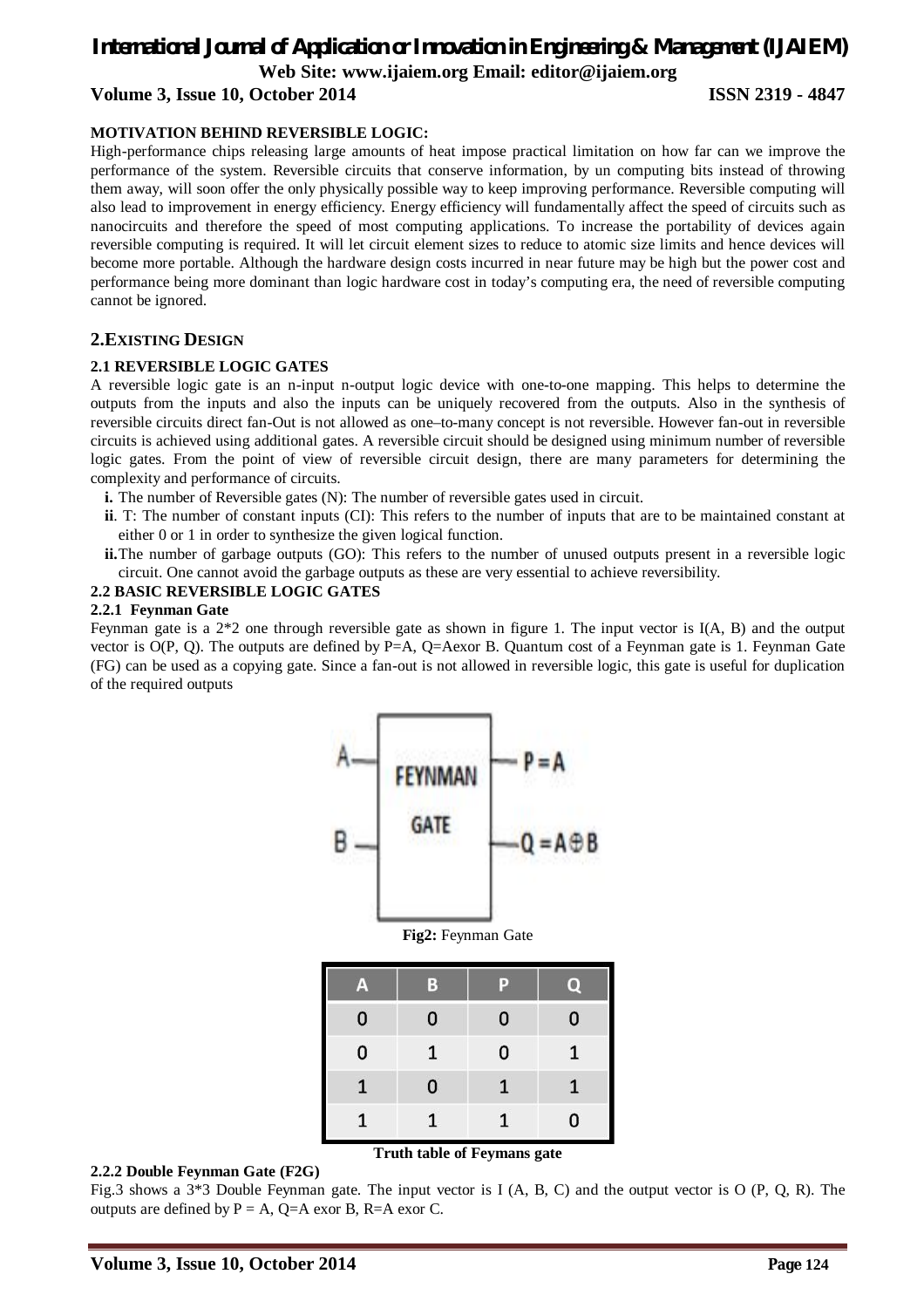# *International Journal of Application or Innovation in Engineering & Management (IJAIEM)* **Web Site: www.ijaiem.org Email: editor@ijaiem.org**

**Volume 3, Issue 10, October 2014 ISSN 2319 - 4847**



| A              | B              | C              | P              | $\overline{\mathbf{Q}}$ | R              |
|----------------|----------------|----------------|----------------|-------------------------|----------------|
| $\mathbf{O}$   | $\mathbf{O}$   | $\overline{O}$ | $\mathbf{O}$   | $\circ$                 | $\circ$        |
| $\circ$        | $\circ$        | $\mathbf{1}$   | $\overline{O}$ | $\circ$                 | $\mathbf{1}$   |
| $\circ$        | $\mathbf{1}$   | $\overline{O}$ | $\overline{O}$ | $\mathbf{1}$            | $\circ$        |
| $\circ$        | $\mathbf 1$    | $\mathbf{1}$   | $\overline{O}$ | $\mathbf{1}$            | $\mathbf{1}$   |
| $\mathbf{1}$   | $\overline{O}$ | $\overline{O}$ | $\mathbf{1}$   | $\mathbf{1}$            | $\mathbf{1}$   |
| $\mathbf{1}$   | $\overline{O}$ | $\mathbf{1}$   | $\mathbf{1}$   | $\mathbf{1}$            | $\circ$        |
| $\overline{1}$ | $\mathbf{1}$   | $\overline{O}$ | $\mathbf{1}$   | $\overline{O}$          | $\mathbf{1}$   |
| $\mathbf{1}$   | $\mathbf{1}$   | $\mathbf{1}$   | $\overline{1}$ | $\circ$                 | $\overline{O}$ |

**Truth table of double Feynman gates**

#### **2.2.3 Fredkin Gate**

Fig 4 shows a 3\*3 Fredkin gate. The input vector is I (A, B, C) and the output vector is O (P, Q, R). The output is defined by P=A, Q=A′B exor AC and R=A′C exor AB.



**Fig 4:** Fredkin Gate

| A            | в            | $\mathbf C$  | P            | $\mathbf \Omega$ | R            |
|--------------|--------------|--------------|--------------|------------------|--------------|
| $\circ$      | $\circ$      | $\circ$      | $\circ$      | $\circ$          | $\circ$      |
| $\circ$      | $\circ$      | $\mathbf{1}$ | $\circ$      | $\circ$          | $\mathbf{1}$ |
| $\circ$      | $\mathbf{1}$ | $\circ$      | $\circ$      | $\mathbf{1}$     | $\circ$      |
| $\circ$      | $\mathbf{1}$ | $\mathbf{1}$ | $\circ$      | $\mathbf{1}$     | $\mathbf{1}$ |
| $\mathbf{1}$ | $\circ$      | $\circ$      | $\mathbf{1}$ | $\circ$          | $\circ$      |
| $\mathbf{1}$ | $\circ$      | $\mathbf{1}$ | $\mathbf{1}$ | $\mathbf{1}$     | $\circ$      |
| $\mathbf{1}$ | $\mathbf{1}$ | $\circ$      | $\mathbf{1}$ | $\circ$          | $\mathbf{1}$ |
| $\mathbf{1}$ | $\mathbf{1}$ | $\mathbf{1}$ | $\mathbf{1}$ | $\mathbf{1}$     | $\mathbf{1}$ |

**Truth table of fredkin gate**

#### **2.2.4 Peres Gate**

Fig 5 shows a 3\*3 Peres gate. The input vector is I (A, B, C) and the output vector is O (P, Q, R). The output is defined by  $P = A$ ,  $Q = A$  exor B and R=AB exor C.



**Fig 5:** Peres Gate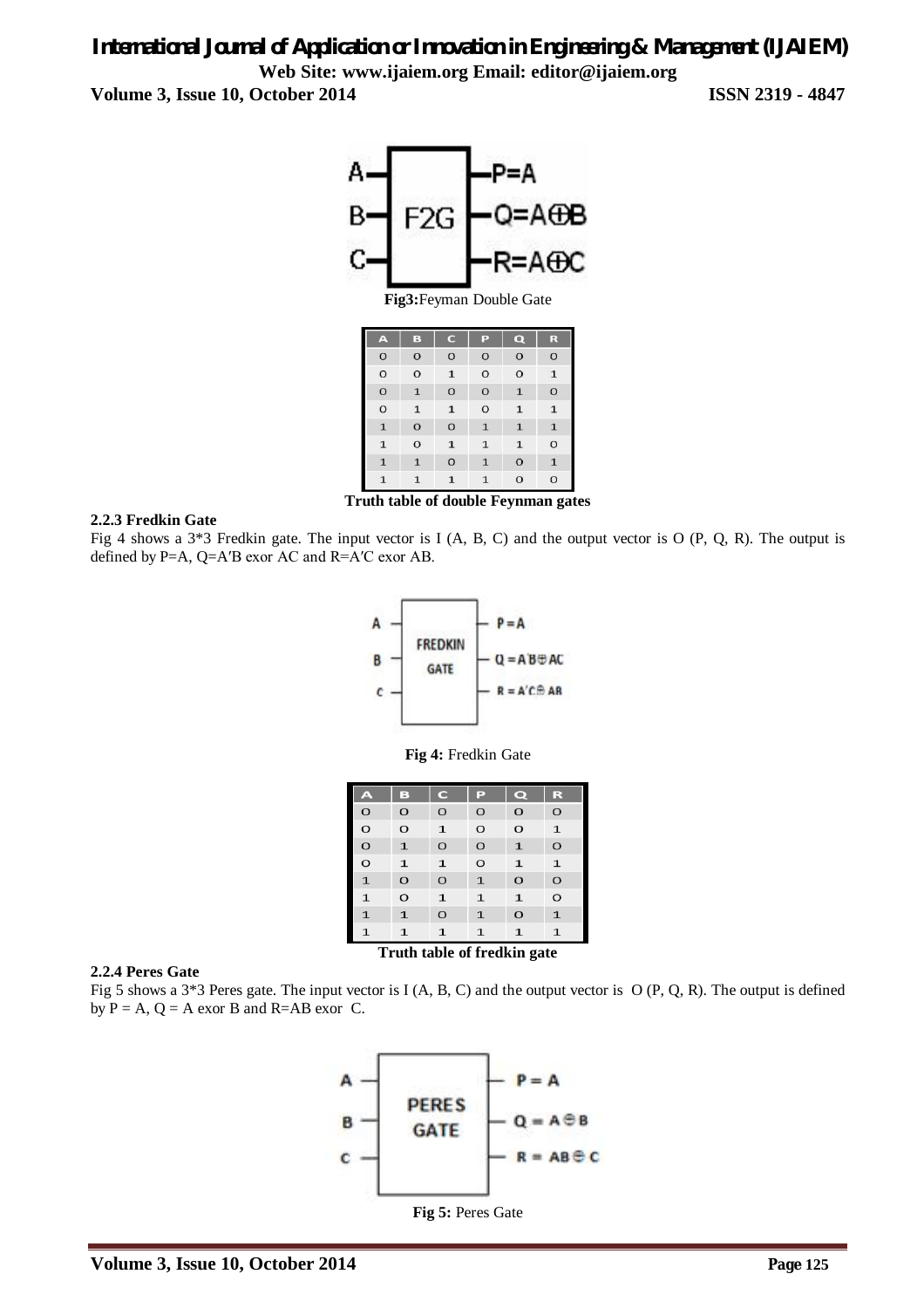# *International Journal of Application or Innovation in Engineering & Management (IJAIEM)*

**Web Site: www.ijaiem.org Email: editor@ijaiem.org**

**Volume 3, Issue 10, October 2014 ISSN 2319 - 4847**

| A              | $\bf{B}$       | $\mathbf C$    | $\mathbf P$    | $\overline{\mathbf{Q}}$ | $\mathbf R$    |
|----------------|----------------|----------------|----------------|-------------------------|----------------|
| $\overline{O}$ | $\overline{O}$ | $\overline{O}$ | $\overline{O}$ | $\overline{O}$          | $\overline{O}$ |
| $\overline{O}$ | $\overline{O}$ | $\mathbf{1}$   | $\overline{O}$ | $\overline{O}$          | $\mathbf{1}$   |
| $\overline{O}$ | $\mathbf{1}$   | $\overline{O}$ | $\overline{O}$ | $\mathbf{1}$            | $\overline{O}$ |
| $\overline{O}$ | $\mathbf{1}$   | $\mathbf{1}$   | $\overline{O}$ | $\mathbf{1}$            | $\mathbf{1}$   |
| $\mathbf{1}$   | $\overline{O}$ | $\mathbf O$    | $\mathbf{1}$   | $\bf{1}$                | $\mathbf{O}$   |
| $\mathbf{1}$   | $\overline{O}$ | $\mathbf{1}$   | $\mathbf{1}$   | $\mathbf{1}$            | $\mathbf{1}$   |
| $\bf{1}$       | $\bf{l}$       | $\overline{O}$ | $\mathbf{1}$   | $\overline{O}$          | $\mathbf{1}$   |
| $\mathbf{1}$   |                | $\bf{1}$       |                | $\overline{O}$          | $\Omega$       |

#### **Truth table of peres gate**

#### **3. PROPOSED DESIGN**

#### **3.1 Full adder using two Peres Gates**

A full- adder using two Peres gates is as shown in fig .The quantum realization of this shows that its quantumcost is 8 two Peres gates are used. A single 4\*4 reversible gate called PFAG gate with quantum cost of 8 is used to realize the multiplier



**Fig 6:**Full adder using two Peres gates

#### **3.2 Decoder circuit using F2G gates and FRG Gates**

A decoder is a device which does the reverse operation of an encoder, undoing the encoding so that the original information can be retrieved. The same method used to encode is usually just reversed in order to decode. It is a combinational circuit that converts binary information from n input lines to a maximum of  $2<sup>n</sup>$  unique output lines. Decoders are the collection of logic gates fixed up in a specific way such that, for an input combination, all outputs terms are low except one. These terms are the minterms. Thus, when an input combination changes, two outputs will change. Let, there are n inputs, so number of outputs will be 2n. There are several designs of reversible decoders in the literature. To the best of out knowledge, the designs from is the only reversible design that preserve parity too.



**Fig 7:**Reversible Logic Decoder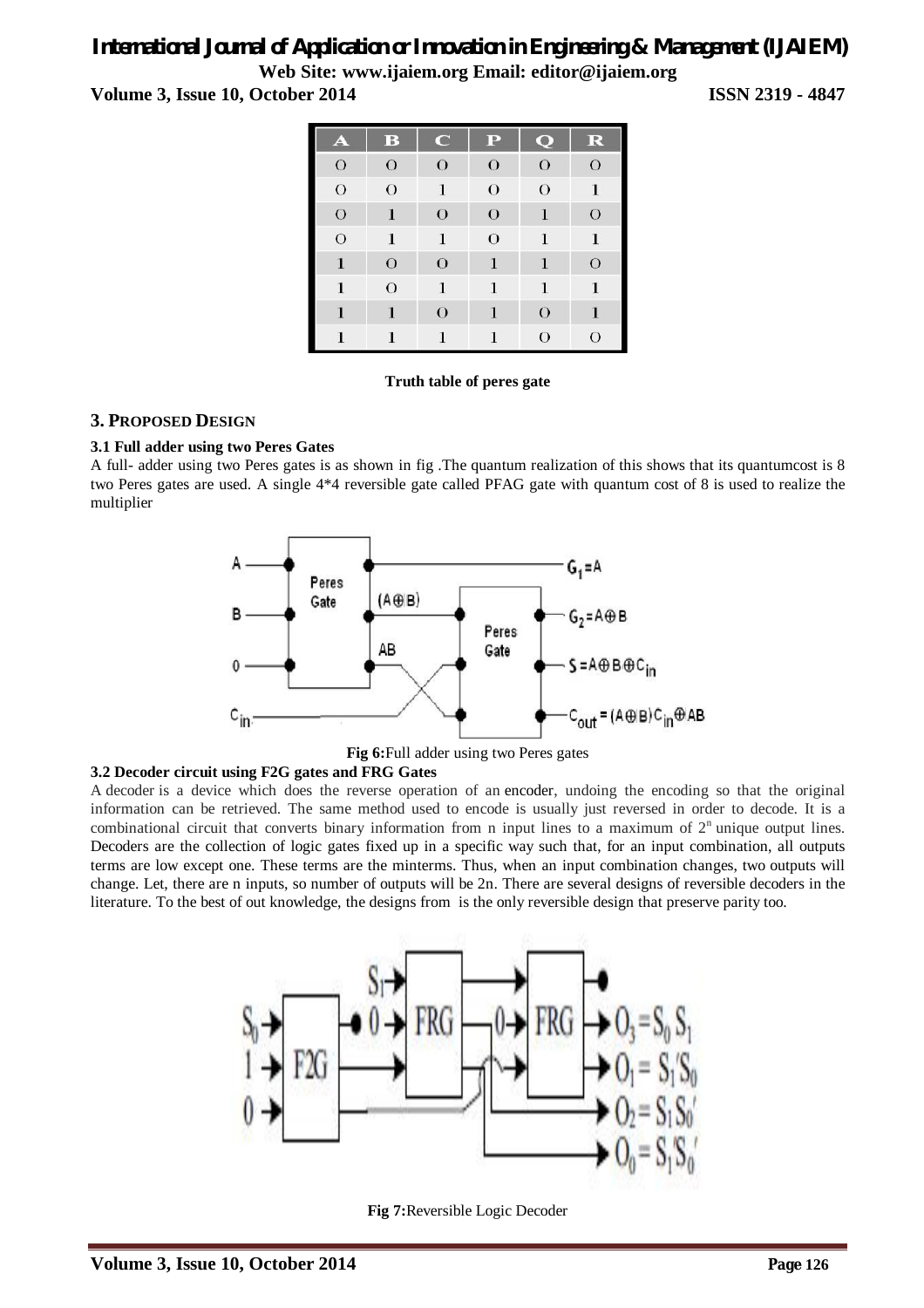# *International Journal of Application or Innovation in Engineering & Management (IJAIEM)* **Web Site: www.ijaiem.org Email: editor@ijaiem.org Volume 3, Issue 10, October 2014 ISSN 2319 - 4847**

### **4.APPLICATIONS**

Reversible computing may have applications in computer security and transaction processing, but the main long-term benefit will be felt very well in those areas which require high energy efficiency, speed and performance .it include the area like

- **1.** Low power CMOS.
- 2. Quantum computer.
- **3.** Nanotechnology
- 4. Optical computing
- **5.** Design of low power arithmetic and data path for digital signal processing (DSP).

6. Field Programmable Gate Arrays (FPGAs) in CMOS technology for extremely low power, high testability and self-repair

#### **5. SIMULATION**

**These circuits are designed and simulated using Tanner EDA with TSMC018 Technology**



#### **Fig 8:** Design of 3 to 8 decoder



**Fig 9:** Simulation of 3 to 8 decoder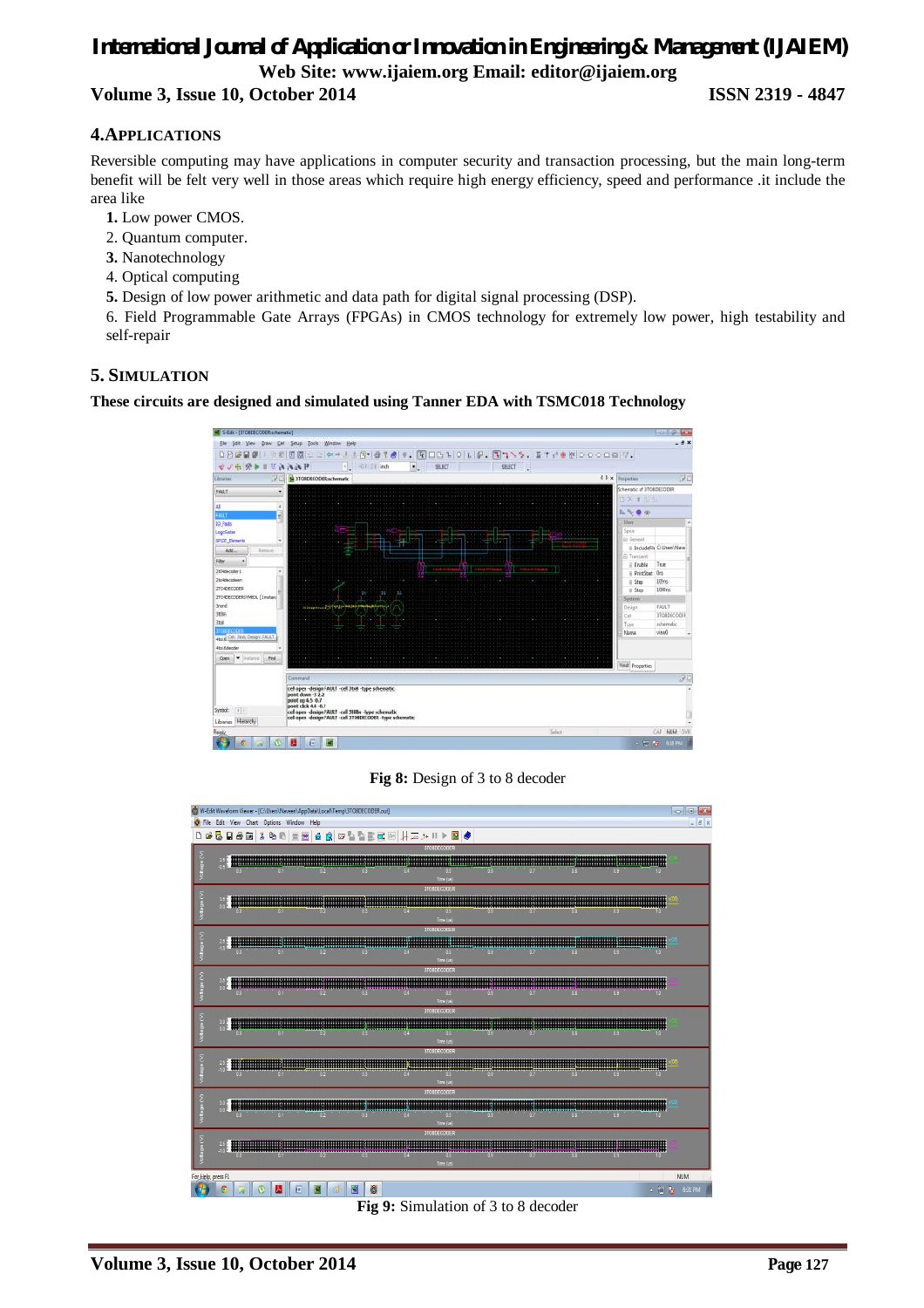# *International Journal of Application or Innovation in Engineering & Management (IJAIEM)* **Web Site: www.ijaiem.org Email: editor@ijaiem.org Volume 3, Issue 10, October 2014 ISSN 2319 - 4847**



**Fig10:** Full adder design



**Fig 11:** Simulation Full adder design

### **6. CONCLUSION**

The reversible logic circuits play a very important role in design of low power digital circuits of a future computer. This has led many researchers to take reversible logic very seriously in building important circuits related to advanced computing, low power CMOS design. In this paper led to implement some of the reversible logic gates and their applications and their simulation results are shown by using Tanner EDA

# **7. FUTURE SCOPE**

In this paper we work on the Reversible logic gates on combinational circuits in future we can extends these to implement this sequential circuits also

### **REFERENCES**

- [1] Landauer, R., "Irreversibility and heat generation in the computing process", IBM J. Research and Development, 5(3): pp. 183-191, 1961.
- [2] Bennett, C.H., "Logical reversibility of Computation", IBM J.Research and Development, 17: pp. 525-532, 1973.